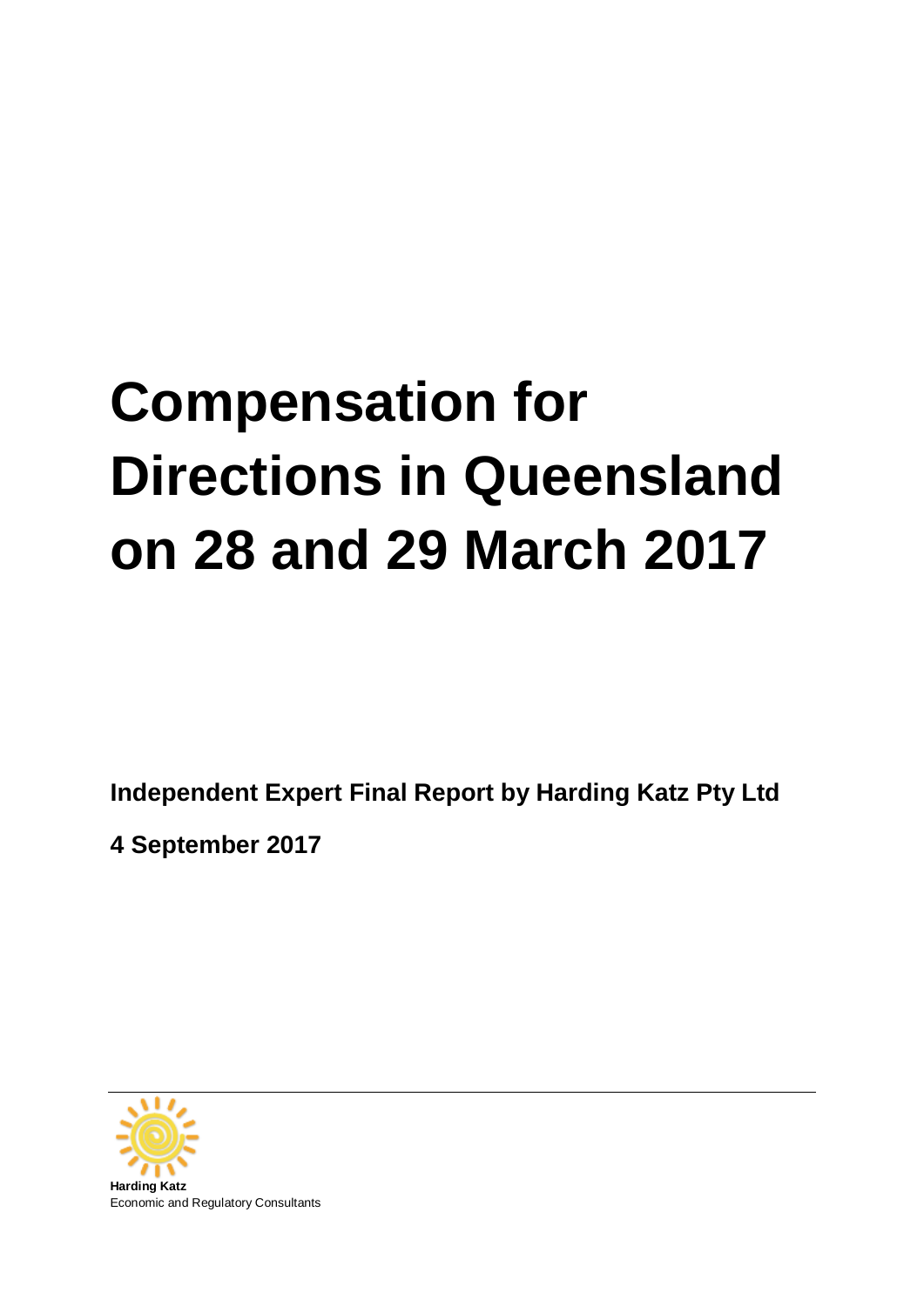

## **Contents**

|                | 1.1. |  |
|----------------|------|--|
|                |      |  |
|                |      |  |
| 3 <sub>1</sub> |      |  |
|                | 3.1. |  |
|                | 3.2. |  |
|                |      |  |
|                | 4.1. |  |
|                | 4.2. |  |
|                | 4.3. |  |
|                |      |  |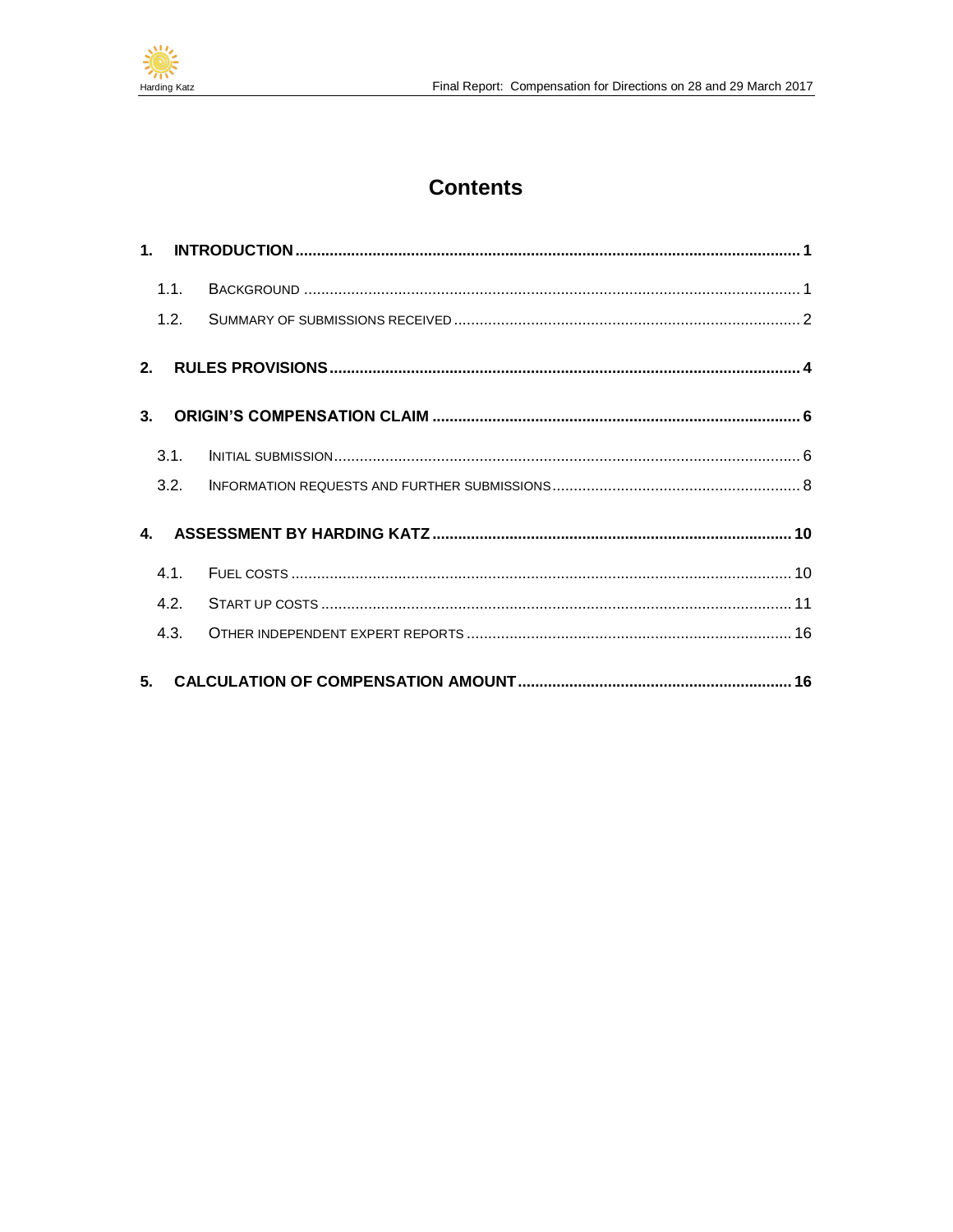

### <span id="page-2-0"></span>**1. Introduction**

#### <span id="page-2-1"></span>**1.1. Background**

At 1425 hrs on Tuesday 28 March 2017, AEMO reclassified the loss of multiple transmission lines between Nebo and Ross as a credible contingency due to tropical cyclone Debbie (Market Notice 58264).

For the period of the reclassification, AEMO applied a network constraint to limit the Ross cutset flow to be equal to or less than 260 MW. AEMO issued directions to Mt Stuart Units 2 and 3, as there was insufficient market response to maintain this 260 MW limit (Market Notices 58266, 58276 and 58279). In particular:

- AEMO issued multiple directions to Origin Energy Electricity Limited (Origin) between the Dispatch Interval (DI) ending 1445 hrs on 28 March 2017 and the DI ending 0400 hrs on 29 March 2017 (the Directions).
- The Directions required Origin to synchronise Mt Stuart Units 2 and 3 as soon as possible and follow dispatch targets.
- Origin acted in accordance with the Directions.

AEMO has determined that the Directions relate to the provision of energy, with the affected periods for the purpose of the Direction compensation being:

- for Mt Stuart Unit 2, from DIs ending 1505 hrs on 28 March 2017 to 0400 hrs on 29 March 2017; and
- for Mt Stuart Unit 3, from DIs ending 1445 hrs to 1500 hrs on 28 March 2017, and from DIs ending 1605 hrs on 28 March 2017 to 0400 hrs on 29 March 2017.

AEMO determined the total compensation amount for Origin to be \$187,868.45 for Mt Stuart Unit 2 and Mt Stuart Unit 3. The compensation amount was calculated in accordance with Clause 3.15.7(c) of the National Electricity Rules (the Rules).

Origin subsequently claimed additional compensation of \$645,326 under clause 3.15.7B(a) of the Rules.

In accordance with Clause 3.15.7B(c)(1) of the Rules, AEMO appointed Harding Katz Pty Ltd as an Independent Expert to assess and determine the compensation for Origin, comprising:

• the amount of compensation Origin is entitled to receive under clause 3.15.7 of the Rules; and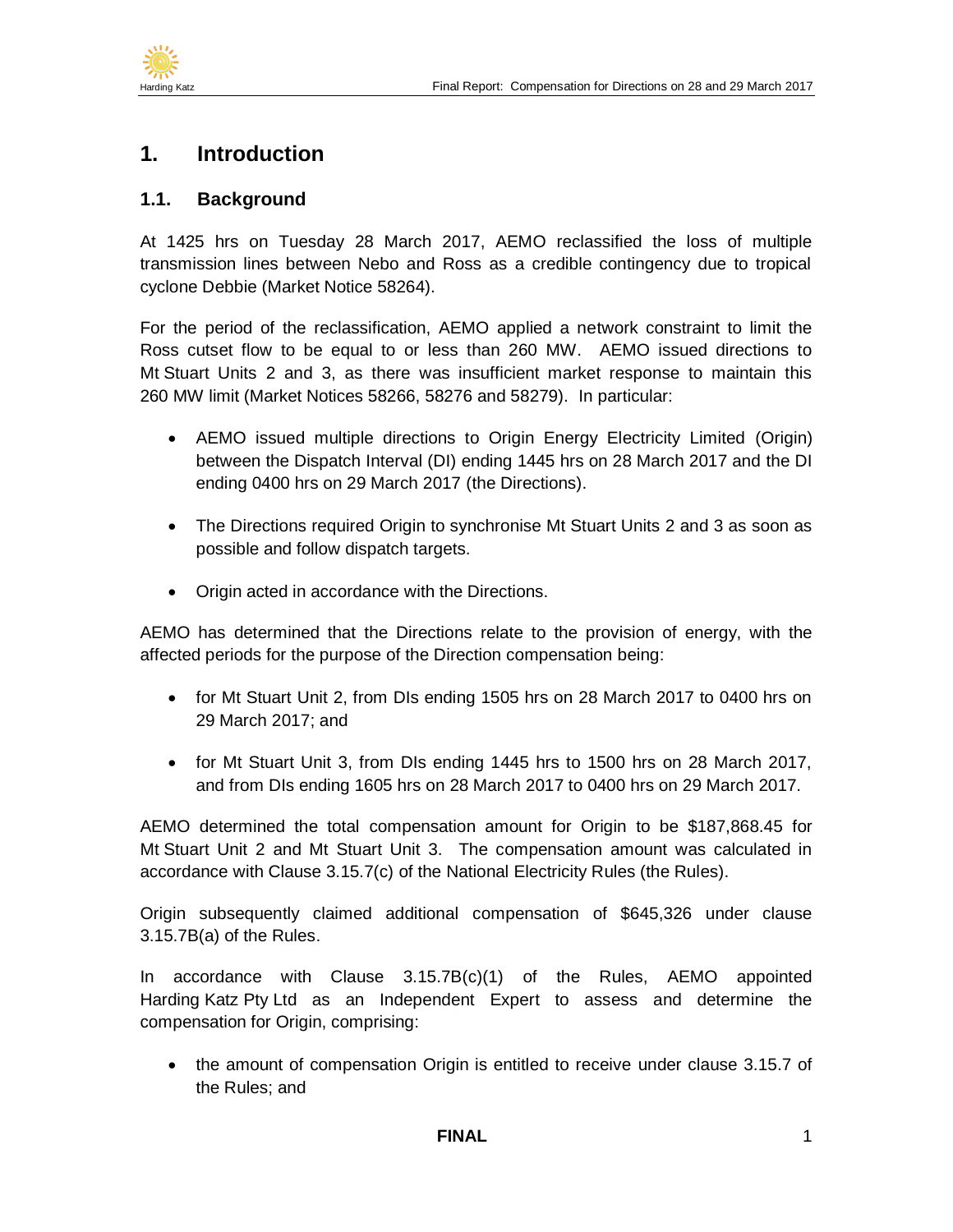

• the claim for additional compensation made by Origin under clause 3.15.7B of the Rules.

AEMO published our draft report on 25 July 2017 in accordance with AEMO's intervention settlement timetable. Submissions were invited by Wednesday 16 August 2017.

#### <span id="page-3-0"></span>**1.2. Summary of submissions received**

We received an email from Origin stating that it accepted the draft report and did not wish to make a submission. No other submissions were made.

AEMO informally raised a query regarding the interpretation of clause 3.15.7B(a4), which states:

"In respect of a single intervention price trading interval, a Directed Participant may only make a claim pursuant to clauses 3.15.7B(a), 3.15.7B(a1) or 3.15.7B(a2) if the amount of the claim in respect of that intervention price trading interval is greater than \$5,000."

AEMO noted that the \$5,000 threshold could be interpreted as relating to the direction, rather than each trading interval (which was Origin's approach and the approach adopted in our draft report). AEMO's alternative interpretation of clause 3.15.7B(a4) is supported by three observations:

- 1. The compensation under 3.15.7A (and 3.15.7) relates to a direction, not a trading interval.
- 2. To give effect to 3.15.7B(a4), the costs incurred by the directed participant would need to be apportioned to trading intervals. While some costs, such as fuel costs can be attributed to trading intervals, other costs, such as start up or maintenance costs, would need to be apportioned to trading intervals in some (possibly arbitrary) way.
- 3. The economic principle is that the directed participant should be fully compensated for the costs of the direction. Applying the \$5,000 threshold to each trading interval may in some cases have a material impact on the amount that can be claimed by the directed participant.

While we agree with the issues raised by AEMO, clause 3.15.7B(a4) clearly states that the \$5,000 threshold applies to each trading interval. Origin applied this interpretation of clause 3.15.7B(a4) by attributing the fuel costs to each trading interval and apportioning the start up costs to each trading interval on a MWh basis. The clause can therefore be applied as drafted, even if it may raise cost allocation issues in some cases.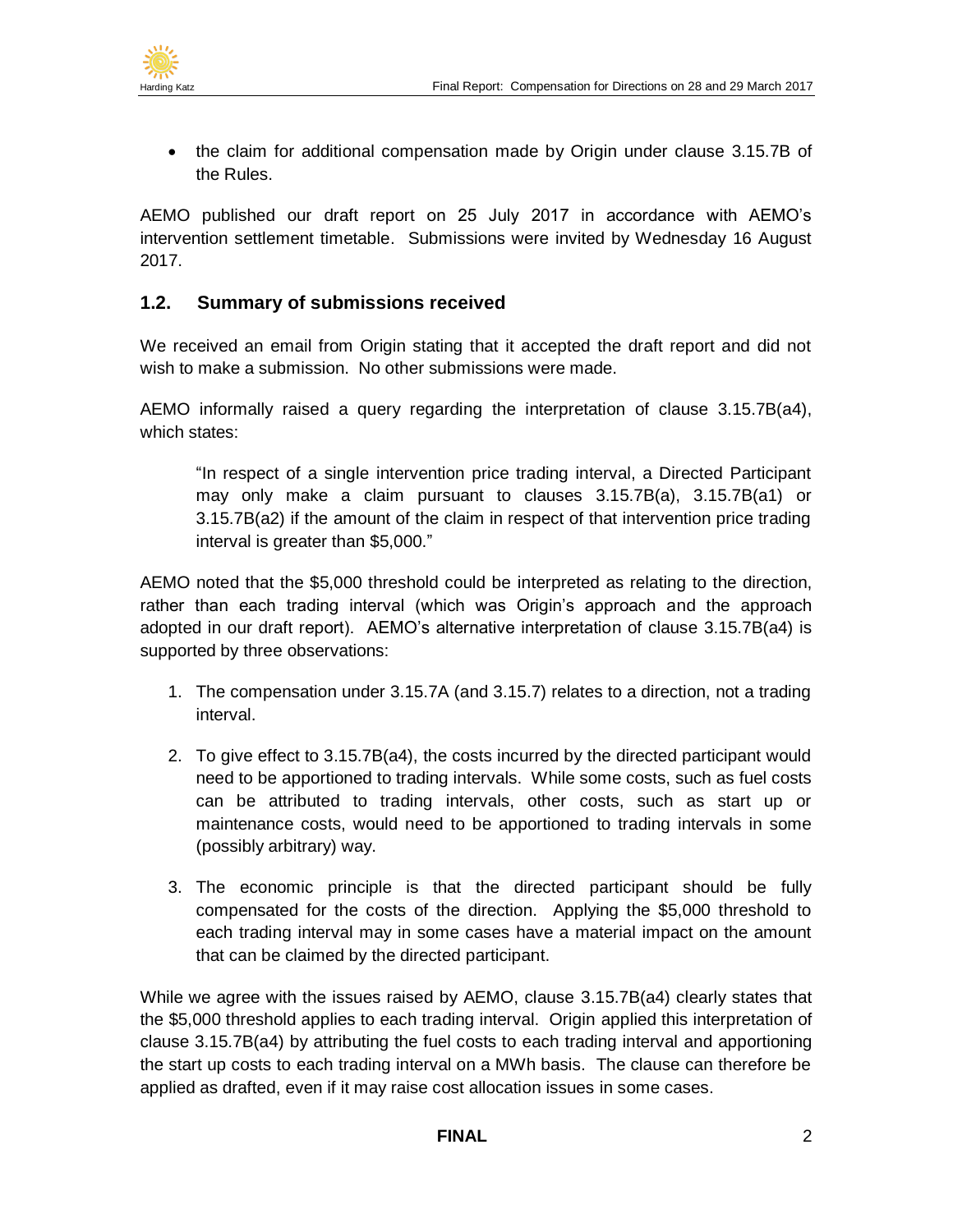

In summary, we think there is a case for seeking an amendment to clause 3.15.7B(a4) (and possibly 3.12.2(b)) so that the threshold applies at the direction level. It is less clear what this threshold amount should be, noting that it may be substantially more than \$5,000. As drafted, however, our view is that clause 3.15.7B(a4) applies the threshold to trading intervals, which is consistent with Origin's approach in its compensation claim and our draft report.

In reviewing this issue again, we identified a minor change that is required to the compensation amount calculated in our draft report. This change arises because our conclusion that the start up costs should be lower than claimed has the effect of reducing the costs that are excluded through the application of clause 3.15.7B(a4). The change is very small, increasing the compensation amount by \$121, but we believe that it should be made.

Apart from this minor change, our final report is unchanged from our draft report.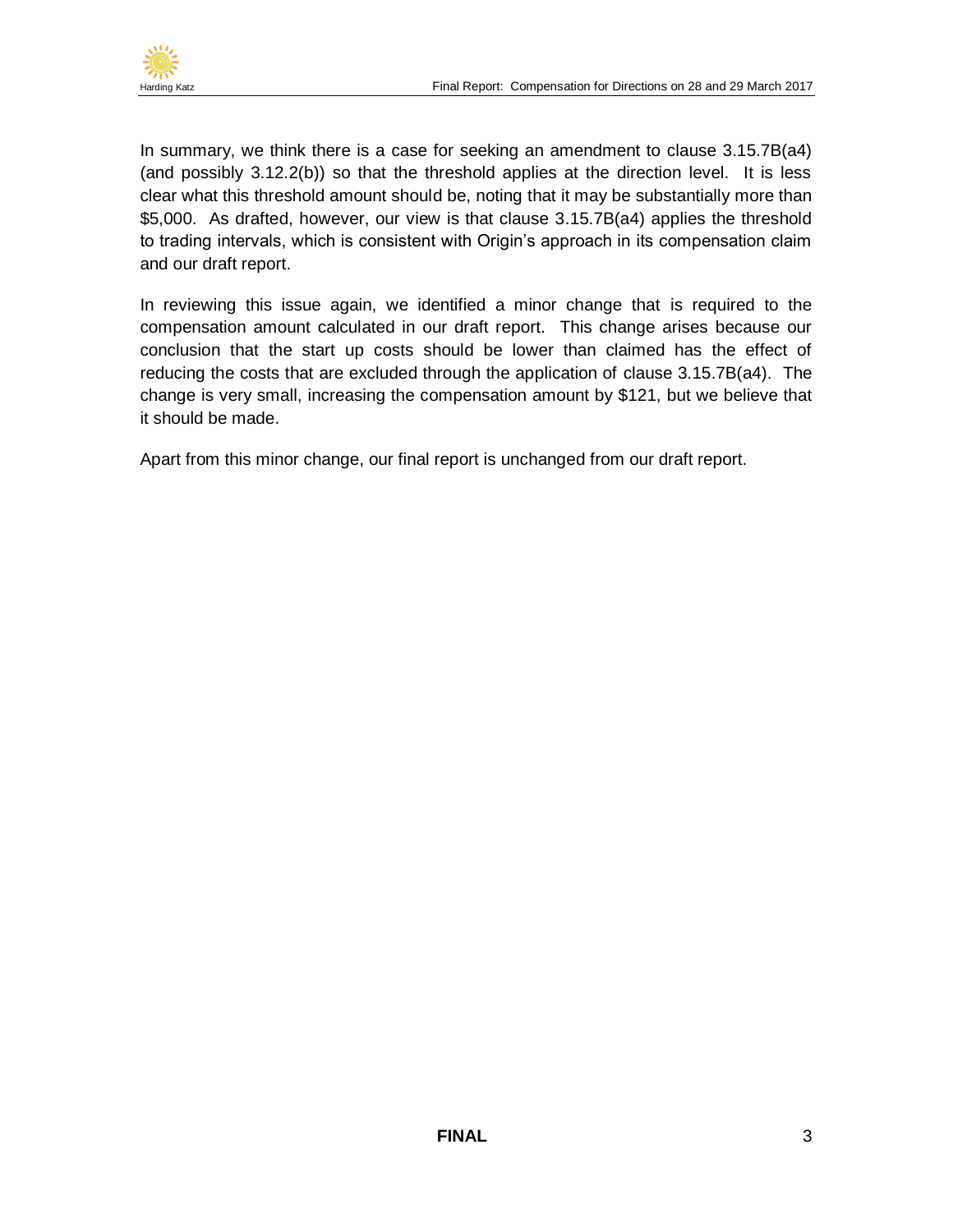

## <span id="page-5-0"></span>**2. Rules provisions**

The Rules set out a formula for calculating the compensation that AEMO should pay to a Directed Participant for the provision of energy<sup>1</sup>. To summarise, the formula sets the compensation price at the 90<sup>th</sup> percentile of the prices in that region for the 12 months immediately preceding the trading day in which the direction was issued.

In accordance with this formula, AEMO calculated the compensation amount to be \$187,868.45 and notified Origin accordingly by email on 27 April 2017. While Origin is entitled to compensation calculated in accordance with this formula, it is also able to claim additional compensation in accordance with clause 3.15.7B of the Rules. Specifically, the Rules allow a Directed Participant to make a written submission to AEMO claiming an amount equal to the sum of<sup>2</sup>:

- the aggregate of the loss of revenue and additional net direct costs incurred by the Directed Participant; less
- the compensation payable in accordance with the formula described above; less
- the aggregate amount the Directed Participant is entitled to receive in accordance with clause 3.15.6(c) for the provision of a service rendered as a result of the direction, which we understand from Origin to be zero.

As explained in section [1.2,](#page-3-0) claims can only be made in respect of a single intervention price trading interval, if the amount of the claim in respect of that intervention price trading interval is greater than \$5,000.<sup>3</sup>

The Rules provide guidance on the meaning of "additional net direct costs" in calculating the compensation amount, noting that it includes without limitation $4$ :

- (1) fuel costs in connection with the relevant generating unit or scheduled network services;
- (2) incremental maintenance costs in connection with the relevant generating unit or scheduled network services;

<sup>1</sup> Clause 3.15.7(c)

<sup>&</sup>lt;sup>2</sup> For the exact word of the Rules, please refer to clause  $3.15.7B(a)$ .

 $3$  Cause 3.15.7(B)(a4).

<sup>4</sup> Cause 3.15.7(B)(a3).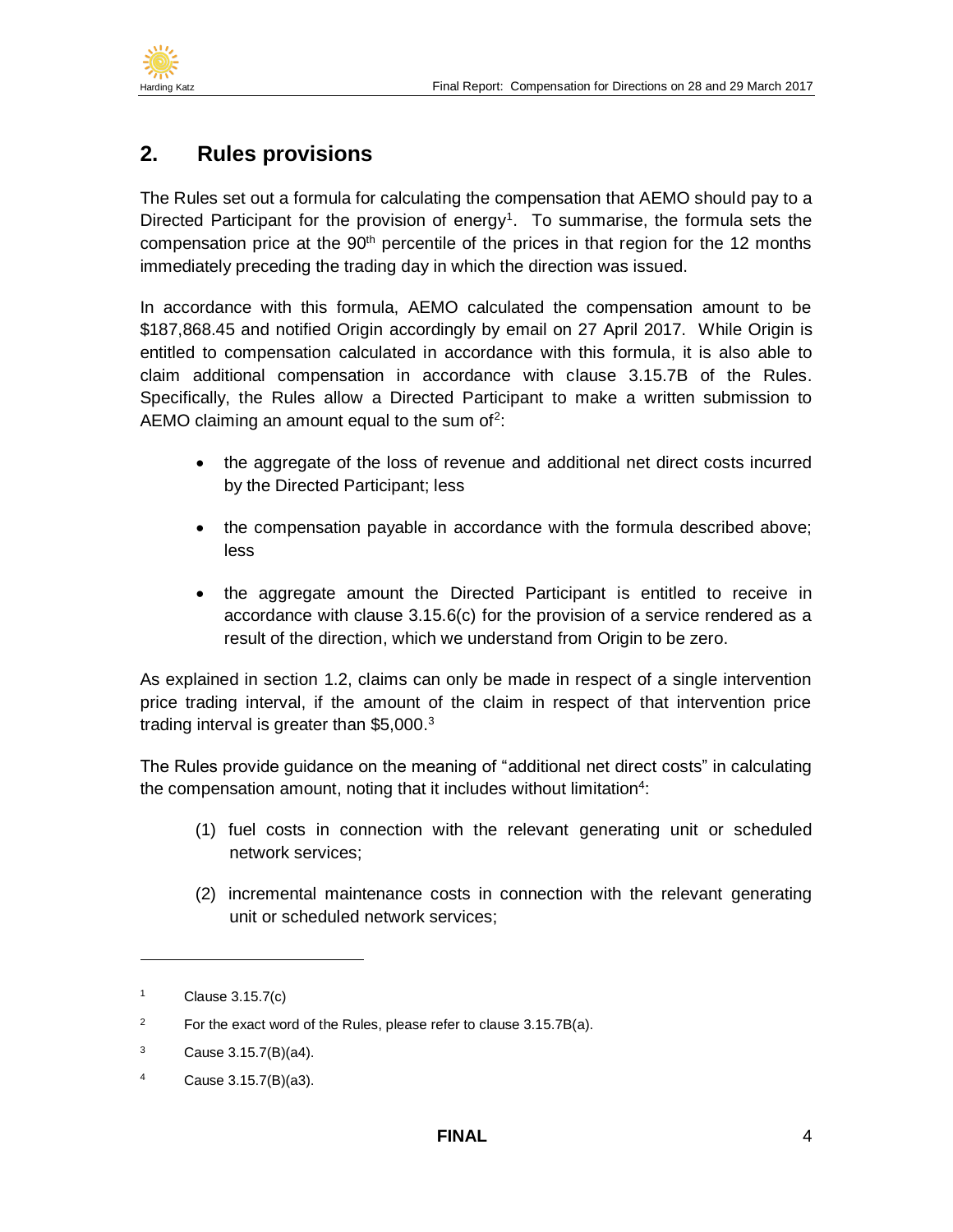

- (3) incremental manning costs in connection with the relevant generating unit or scheduled network services;
- (4) acceleration costs of maintenance work in connection with the relevant generating unit or scheduled network services, where such acceleration costs are incurred to enable the generating unit or scheduled network services to comply with the direction;
- (5) delay costs for maintenance work in connection with the relevant generating unit or scheduled network services, where such delay costs are incurred to enable the generating unit or scheduled network services to comply with the direction;
- (6) other costs incurred in connection with the relevant generating unit or scheduled network services, where such costs are incurred to enable the generating unit or scheduled network services to comply with the direction; and
- (7) any compensation which the Directed Participant receives or could have obtained by taking reasonable steps in connection with the relevant generating unit or scheduled network services being available.

The Rules also require that the submission for compensation must<sup>5</sup>:

- (1) itemise each component of a claim;
- (2) contain sufficient data and information to substantiate each component of a claim for loss of revenue and additional direct costs incurred and the reasonable rate of return, as the case may be; and
- (3) be signed by an authorised officer of the applicant certifying that the written submission is true and correct.

In this report, we assume that all information received from Origin is true and correct.

 $5$  Cause 3.15.7(B)(b).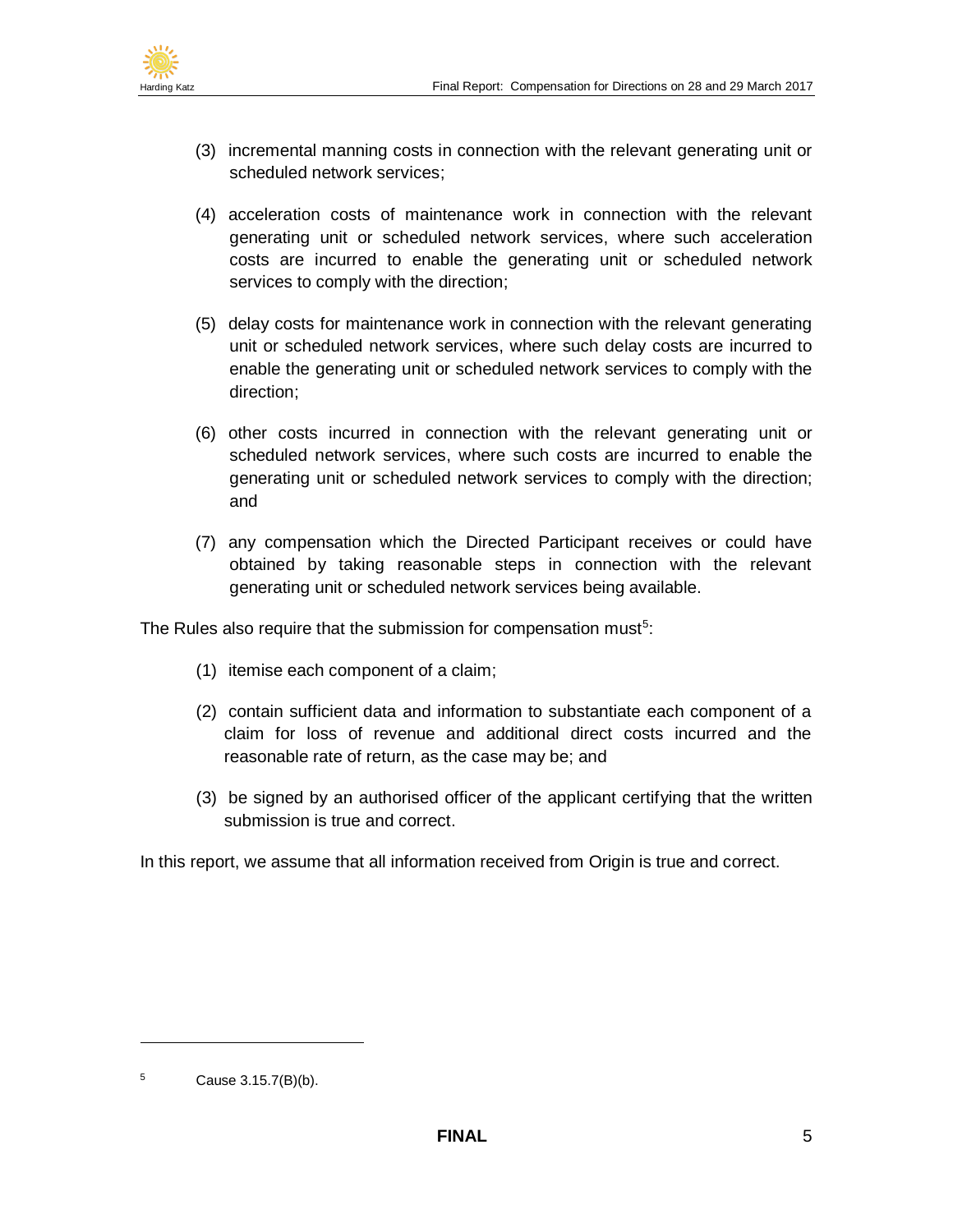

## <span id="page-7-0"></span>**3. Origin's compensation claim**

#### <span id="page-7-1"></span>**3.1. Initial submission**

Origin initially claimed an additional \$645,326 above the compensation and pool revenue that it has already received. Origin's submission comprised:

- a covering letter from Origin to AEMO, dated 5 May 2017;
- two spreadsheets<sup>6</sup>; and
- evidence of the fuel costs, being a fuel order request to Caltex.

Origin's covering letter explained that the compensation calculated by AEMO and outlined in an email from AEMO, dated 27 April 2017, did not cover the costs of the directions. In accordance with the Rules, Origin's letter included a statement that the submission was "true and correct".

The accompanying spreadsheets set out supporting information in relation to the following claim for additional compensation.

|                                           | <b>Mt Stuart Unit 2</b> | <b>Mt Stuart Unit 3</b> | <b>Total</b> |
|-------------------------------------------|-------------------------|-------------------------|--------------|
| Fuel costs                                | \$429,976               | \$346,900               | \$776,877    |
| Start up costs                            | \$35,268                | \$25,157                | \$60,425     |
| <b>Total costs claimed</b>                | \$465,244               | \$372,057               | \$837,302    |
| Remove trading intervals<br>below \$5,000 | (\$1,707)               | (\$2,400)               | (\$4,108)    |
| Less compensation<br>received             | \$100,664               | \$87,205                | \$187,868    |
| <b>Additional</b><br>compensation claimed | \$362,873               | \$282,452               | \$645,326    |

#### <span id="page-7-2"></span>**Table 1: Summary of Origin's initial compensation claim**

<sup>6</sup> '*Start costs Method analysis - Detailed monthly by unit.xlsx*' and '*MT STUART2 Direction on 28 and 29 Mar 2017 - Energy Compensation\_for Origin -Origin fuel and start costs.xlsx*'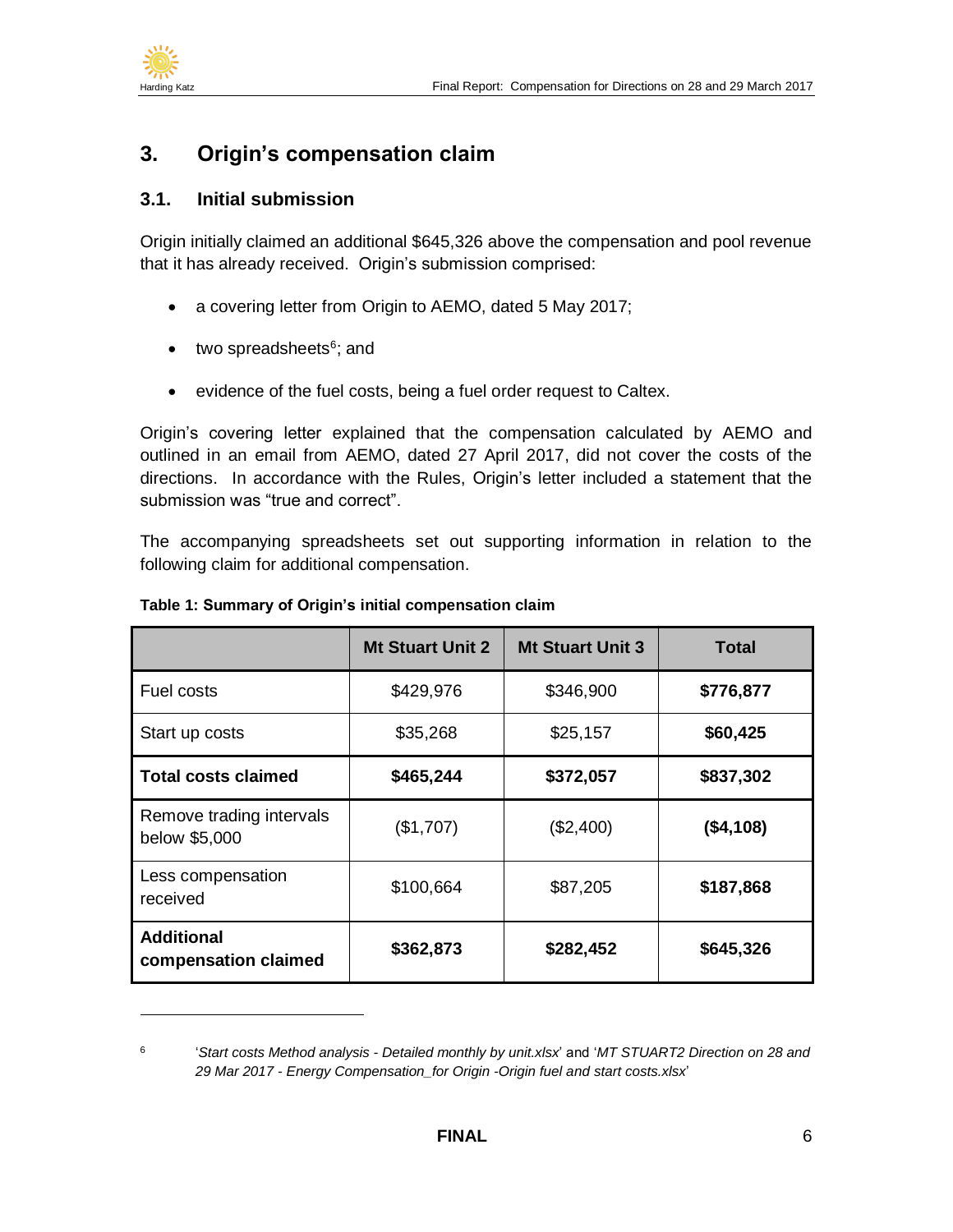

We identified some minor errors in Origin's supporting spreadsheets, which meant that the compensation calculations did not reconcile with the summary amount claimed. Specifically:

- "Energy Compensation-Unit 2" cell R30, should reference "Summary" cell B9, not cell B8.
- There is an inconsistency in the tabs "Energy Compensation-Unit 2" and "Energy" Compensation-Unit 3" in removing periods below \$5,000, in cell R32.

These errors were inconsequential because the "Summary" tab is consistent with the supporting information and the amount claimed in Origin's covering letter.

As shown in [Table 1,](#page-7-2) a substantial majority (93%) of the total costs claimed by Origin relates to fuel costs, with the remaining costs relating to start up.

To substantiate its claim for fuel costs, Origin provided an invoice from Caltex (dated 1 April 2017) setting out a fuel cost per litre. This information is commercially sensitive and is not disclosed in this report.

In relation to start up costs, Origin provided a cost analysis which detailed the estimated scheduled inspection, maintenance and refurbishment costs, over the next 40 years, the timing of which is driven by the estimated number and timing of turbine starts. Origin uses this information to derive start up costs relating to the Directions for each unit.

Origin presented four alternative methods to determine the start up costs, as follows:

- 'LRMC method', being the present value of the projected<sup>7</sup> maintenance and refurbishment costs divided by the present value of the projected number of starts.
- 'Average cost method', being the projected maintenance and refurbishment costs divided by the total projected number of starts.
- 'Discounted average cost method', being the present value of the projected maintenance and refurbishment costs divided by the projected number of starts.
- 'Single cycle method', being the estimated total maintenance and refurbishment costs for the life of the original operating equipment from its commissioning date divided by the estimated total number of starts over the life of the equipment.

<sup>7</sup> In this context, 'projected' values are forward-looking estimates.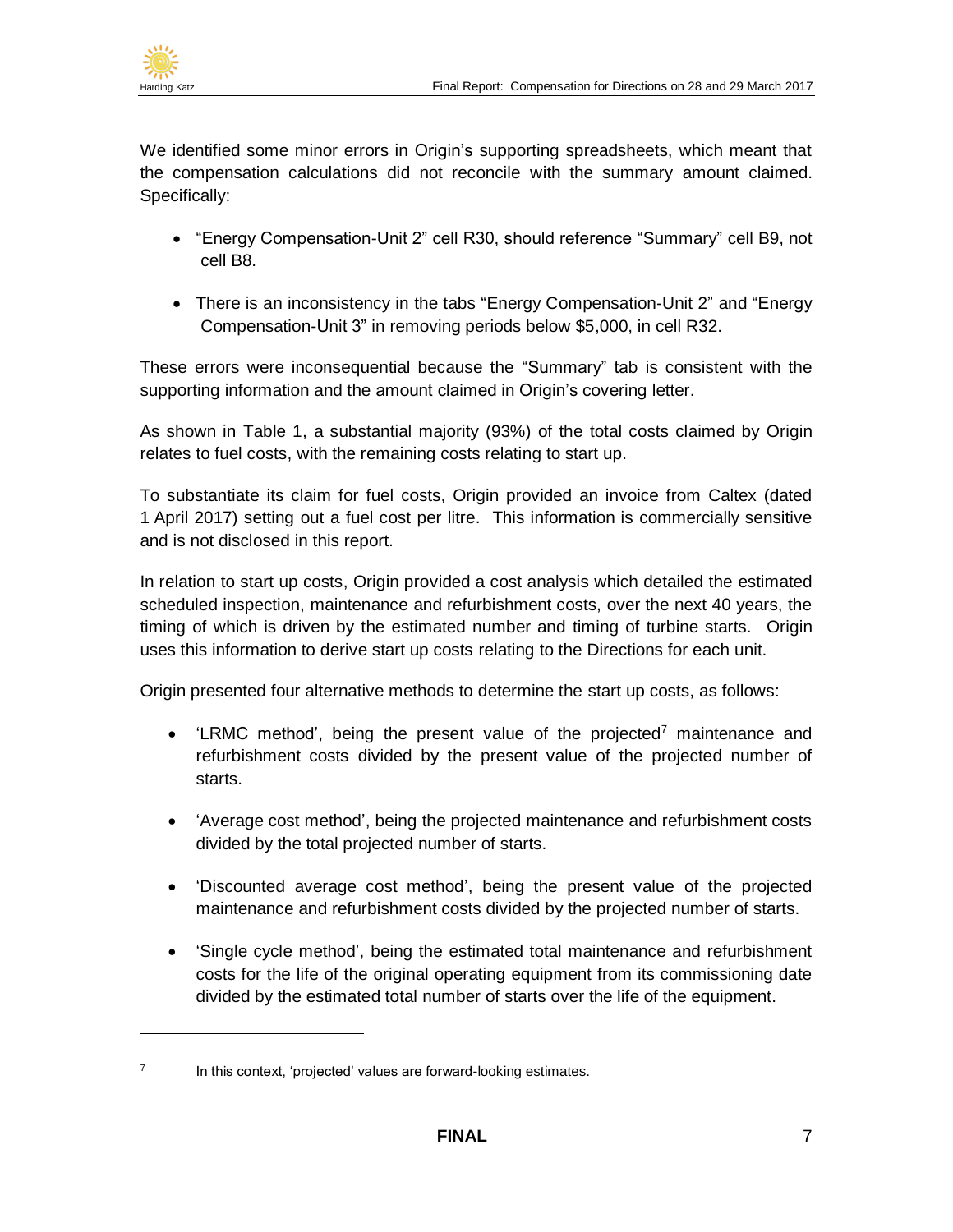

For the first three methods, Origin presented four alternative cost estimates for each unit, reflecting different time horizons:

- a remaining life reflecting the plant's assumed whole life for accounting purposes (which is 25 years from the date of commissioning);
- the remaining physical life of the plant;
- the remaining useful life of the plant; and
- a 10 year period.

A single estimate was provided by Origin for each unit, using the fourth cost calculation method (the 'single cycle method').

In total, therefore, Origin presented 13 different cost estimates for the start up costs for each unit. In its compensation claim, Origin adopted the 'LRMC method' calculated using a 10 year period.

#### <span id="page-9-0"></span>**3.2. Information requests and further submissions**

Following our preliminary review of Origin's compensation claim, we requested the following additional information in accordance with clause  $3.12.3(c)(6)$  of the Rules<sup>8</sup>:

- 1. Evidence to substantiate Origin's fuel consumption for each unit.
- 2. An explanation of Origin's forecast maintenance and refurbishment expenditure, which it used to estimate the start up costs for each unit.
- 3. An explanation of the basis for the projected number of starts for each unit.
- 4. Origin's reasons for adopting 10 years as the appropriate period for the LRMC calculation, rather than the expected life of each unit.
- 5. An explanation of Origin's weighted average cost of capital and the inflation rates used to estimate the present value of the start up costs for each unit.

We received written responses from Origin<sup>9</sup>, including a revised spreadsheet<sup>10</sup> containing a detailed breakdown of the cost estimates. Origin's responses to our queries are summarised below:

<sup>&</sup>lt;sup>8</sup> Emails from Harding Katz to Origin, 8 and 19 June 2017.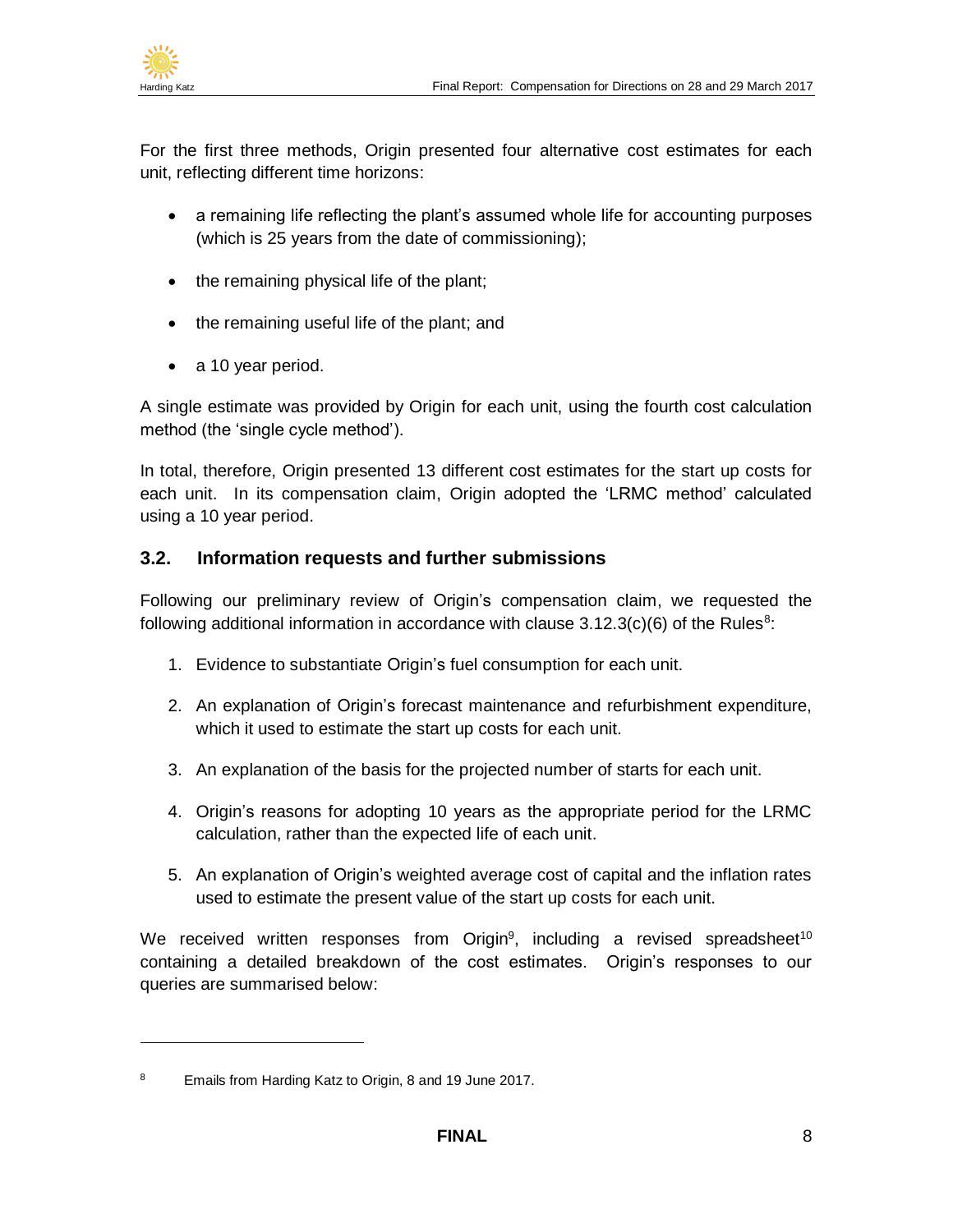

- 1. Origin provided a turbine start log to substantiate the fuel consumption for each unit.
- 2. Origin explained that the forecast expenditures used to estimate start up costs were based principally on the actual costs of similar works or recent quotations. In some instances, cost estimates were based on competitive tenders, which produced savings compared to recently completed works. The timing of the required expenditure reflected the manufacturer's recommendations.
- 3. Origin's projected starts depend on pool price forecasts and Origin's trading position in the market, which are commercially sensitive.
- 4. The 10 year forecasting period is an appropriate method because of the difficulty in forecasting the running profile beyond this period, especially given regulatory uncertainty, increased renewable energy penetration and the load shedding in SA and NSW last summer.
- 5. Origin's metrics for the WACC are commercially sensitive. Inflation is set at the mid-point of the RBA monetary policy objective of between 2% and 3%.

We identified two further issues in relation to Origin's revised spreadsheet:

- The start up costs claimed in relation to Unit 3 do not reconcile with the detailed supporting information provided.
- The breakdown of the start up costs claimed in relation to Unit 3 are materially different to the costs previously submitted.

We discussed these issues in a teleconference with Origin on Friday 7 July, which Origin followed up with a written response, explaining that:

- costs have been revised downwards as part of the budgeting process for FY18;
- short term trading pressures can lead to changes in expenditure plans;
- forecast expenditure originally related to new parts, which have now been substituted with refurbished parts;
- recent annual inspections have indicated that major works can be deferred;

<sup>&</sup>lt;sup>9</sup> Emails from Origin to Harding Katz, dated 13 June 2017 and 5 July 2017.

<sup>10</sup> '*AEMO Mt Stuart Start costs Method analysis - Master.xlsx*'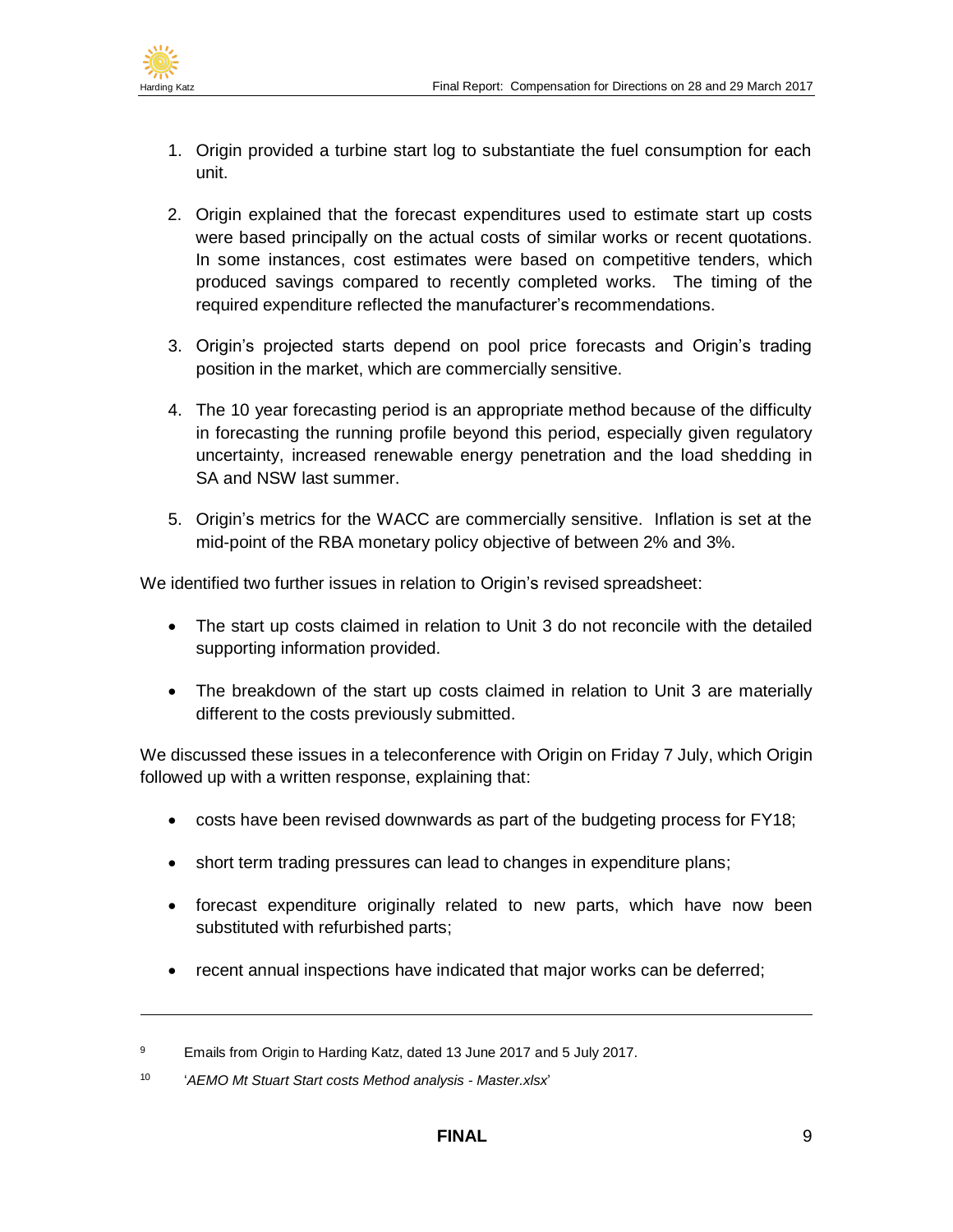

- learnings from recent outages across the Frame 9E fleet indicate that greater use can be made of internal resources, rather than specialist original equipment and manufacturer's contractors;
- competitively quoted prices have dramatically reduced in the last 6 to 8 months, which has helped drive down the cost of new and refurbished parts;
- while Origin follows the original equipment manufacturer's recommended maintenance schedules, condition based monitoring allows Origin to avoid unnecessary spend and to defer outages to avoid critical trading periods; and
- the revised costs reflect the most up-to-date information and scope of works.

The table below presents the range of Origin's revised estimates of its start up costs.

| <b>Estimating Method</b>       | <b>Mt Stuart Unit 2</b> |          | <b>Mt Stuart Unit 3</b> |          |
|--------------------------------|-------------------------|----------|-------------------------|----------|
|                                | Low                     | High     | Low                     | High     |
| <b>LRMC</b>                    | \$10,210                | \$35,268 | \$12,050                | \$17,178 |
| Average cost method            | \$9,562                 | \$38,767 | \$11,850                | \$21,790 |
| Discounted average cost method | \$8,497                 | \$26,439 | \$6,048                 | \$12,837 |
| Single cycle method            | \$29,232                |          | \$9,986                 |          |

#### **Table 2: Origin's revised range of estimated start up costs**

As noted in [Table 1,](#page-7-2) the start up costs claimed by Origin in its initial submission were \$35,268 and \$25,157 in relation to Units 2 and 3 respectively, based on the LRMC method applied over the period to 31 December 2027. Origin's revised estimate is unchanged in relation to Unit 2 and \$17,178 in relation to Unit 3.

## <span id="page-11-0"></span>**4. Assessment by Harding Katz**

#### <span id="page-11-1"></span>**4.1. Fuel costs**

The fuel costs claimed by Origin are substantiated by:

• an invoice from Caltex, which establishes the cost per litre of fuel; and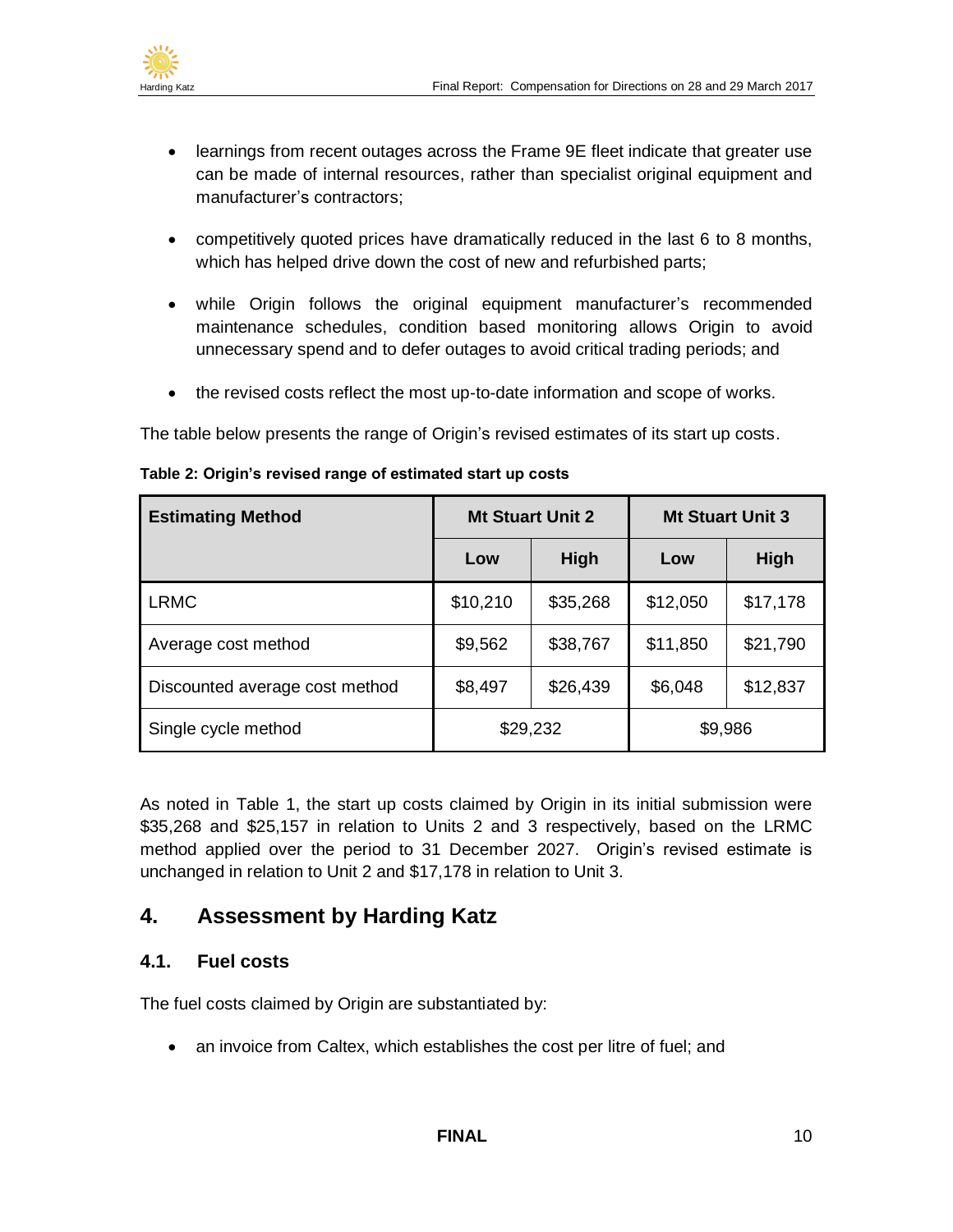

• the Turbine Start Log, which establishes the total fuel consumption during the direction.

Origin's claimed fuel costs of \$776,877 should therefore be accepted. As already noted, fuel costs are 93 per cent of Origin's original compensation claim.

#### <span id="page-12-0"></span>**4.2. Start up costs**

Gas turbines require inspection, maintenance and refurbishment in accordance with good engineering practice. Conceptually, the Direction brings forward this future cost stream, thereby imposing additional costs (in present value terms) on Origin. Origin is claiming compensation in relation to this cost.

The magnitude and timing of Origin's future maintenance and refurbishment expenditure depend on a number of uncertain factors, including:

- the current and future condition of the turbines;
- market conditions for refurbishment and maintenance works; and
- the running profile, which depends on pool prices and Origin's trading position.

We note that Origin's estimates of these costs have changed markedly in relation to Unit 3 compared to its original compensation claim. While we accept the veracity of Origin's submissions, the change in the cost estimates illustrate the extent to which the future cost profile is uncertain.

As already noted, cause 3.15.7(B)(a3) of the Rules provides for compensation in relation to the "additional net direct costs incurred by the Directed Participant," where "additional net direct costs" is defined as including without limitation:

- $(1)$   $[...]$
- (2) incremental maintenance costs in connection with the relevant generating unit or scheduled network services
- (3) incremental manning costs in connection with the relevant generating unit or scheduled network services
- (4) acceleration costs of maintenance work in connection with the relevant generating unit or scheduled network services, where such acceleration costs are incurred to enable the generating unit or scheduled network services to comply with the direction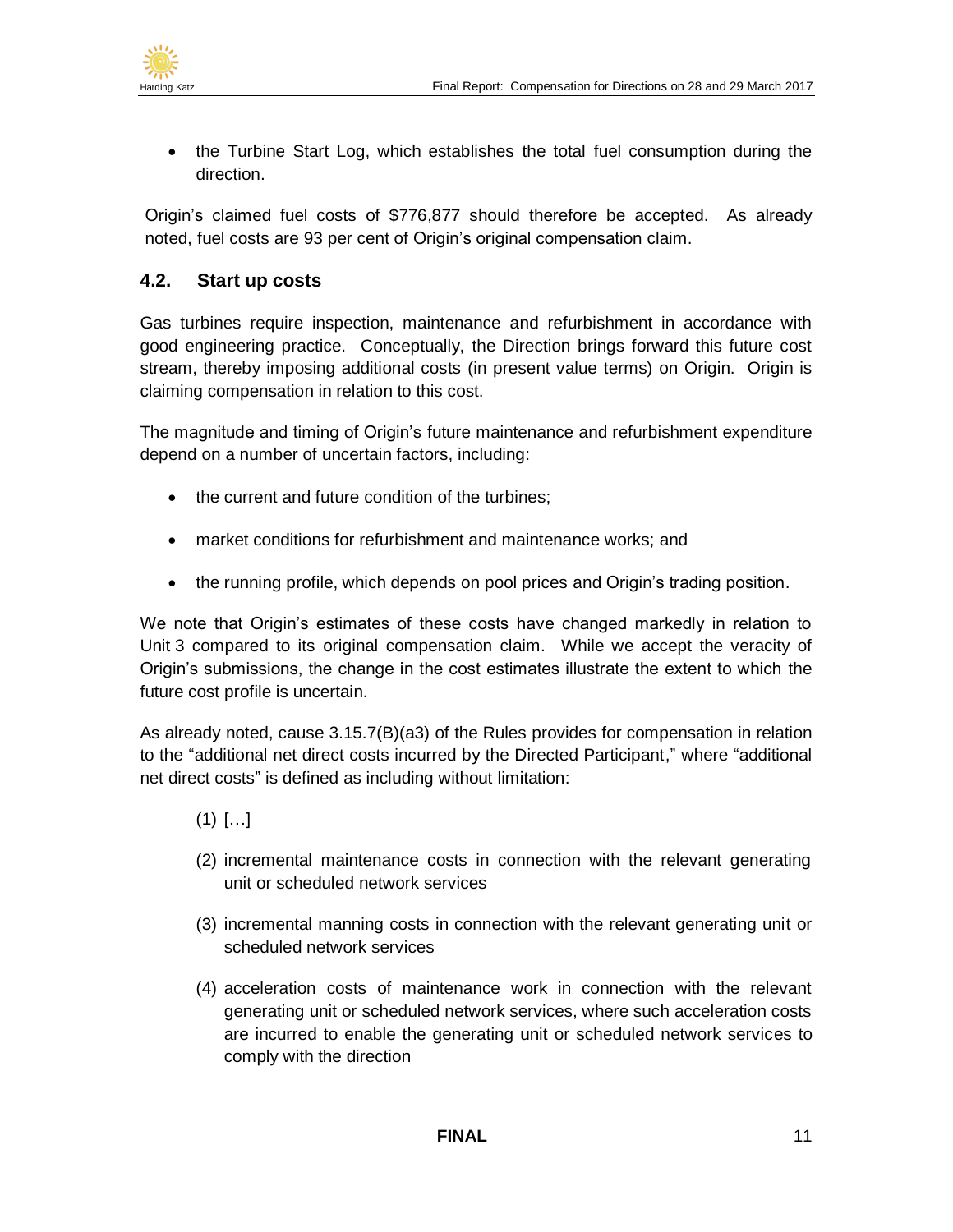

- (5) […]
- (6) other costs incurred in connection with the relevant generating unit or scheduled network services, where such costs are incurred to enable the generating unit or scheduled network services to comply with the direction.

A threshold question is whether the start up costs claimed by Origin fall within the definition of "additional net direct costs *incurred* by the Directed Participant." Origin does not claim that any maintenance or refurbishment costs have actually been incurred as a result of the Direction. Origin's compensation claim is that the Direction will lead to costs being incurred sooner than would otherwise be the case.

In our view, Origin should be compensated for start up costs. While additional costs have not yet been incurred, there is a cost associated with each start up. The purpose of clause 3.15.7B of the Rules is to compensate the directed participant for taking action that it would not otherwise have taken. On this basis, it would be unreasonable for Origin to be denied the recovery of start up costs in its compensation for the Direction.

Origin has indicated that it prefers its LRMC approach to be applied over a 10 year period to calculate start up costs. Origin argues that projecting costs and running profiles beyond 10 years is too uncertain (although we note that Origin has provided forecasts well beyond the 10 year period). Origin's submissions do not discuss the four alternative cost estimation methodologies presented, nor do they set out why Origin prefers the LRMC approach.

We have reviewed Origin's four alternative cost estimation methodologies and the timeframes that it applied in relation to the three forward-looking methods. In principle, we have no difficulty with Origin's selection of the LRMC method. This methodology is more accurately described as an "Average Incremental Cost" (AIC), as it calculates the average cost per turbine start (over a period of at least 10 years), rather than the marginal cost of an additional start using the perturbation method.

The AEMC discussed the difference between the Average Incremental Cost and the perturbation method in its determination of the Rules for distribution network pricing<sup>11</sup>:

"A number of different methodologies have been traditionally used to estimate the LRMC of providing network services. Some of the more common methodologies include:

<sup>11</sup> AEMC, Rule Determination, National Electricity Amendment (Distribution Network Pricing Arrangements) Rule 2014, 27 November 2014, page 122.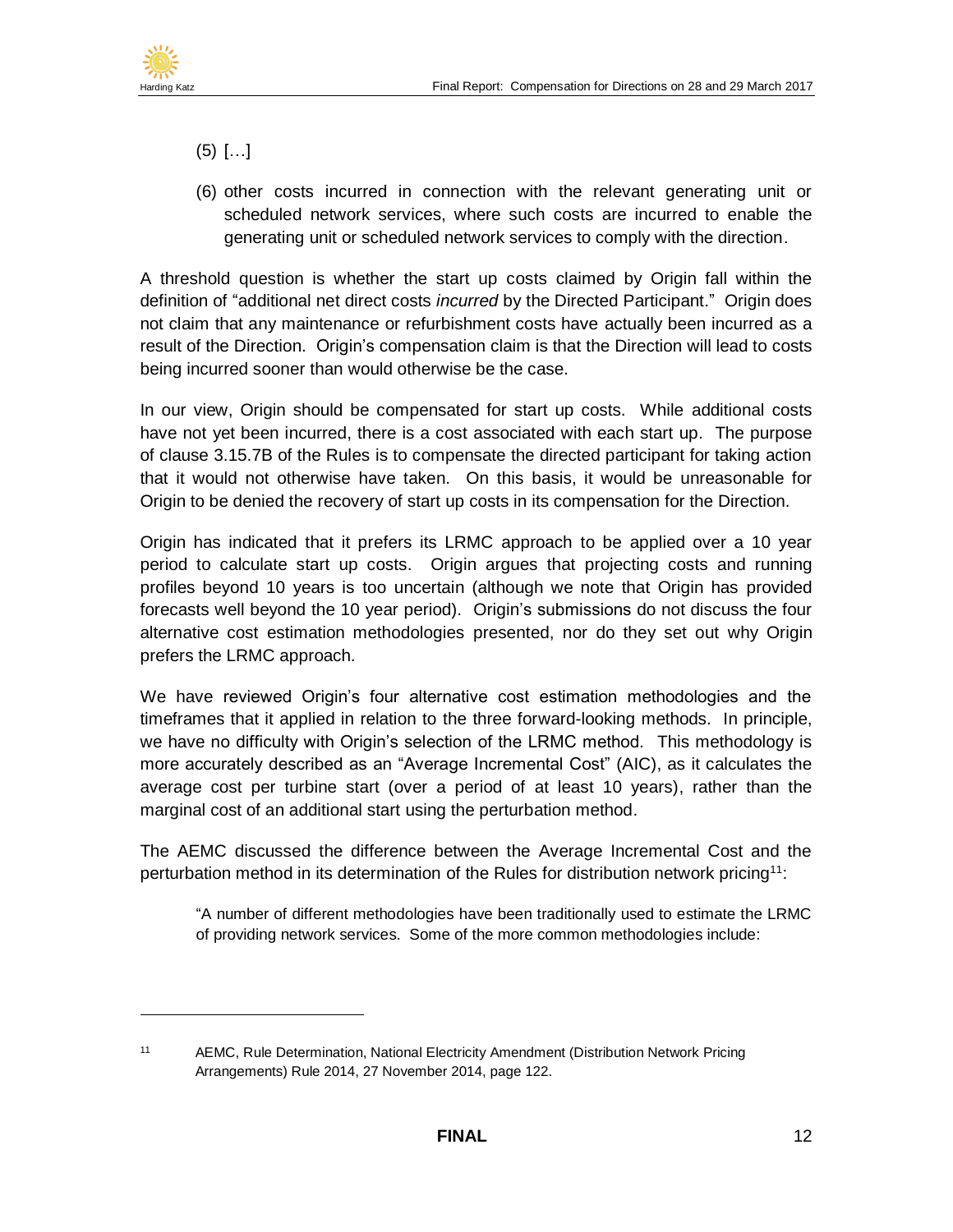

- (i) Average Incremental Cost methodology (AIC). This methodology estimates LRMC by identifying the stream of capital, operations and maintenance expenditure needed to satisfy projected demand growth, typically over 10 years, and then dividing this by projected demand growth. It then calculates the present value of the expenditure required and divides this by the present value of incremental demand growth to estimate the LRMC.
- (ii) […]
- (iii) Perturbation or 'Turvey' methodology. This methodology involves a number of steps. First a small increment or decrement "shock" is applied to a known demand forecast. Then, a change is calculated in the present value of costs over the investment planning period resulting from this shock compared to the base case. Finally, this result is divided by the demand increment or decrement to arrive at the LRMC estimate."

The AEMC highlighted an important potential weakness with the AIC methodology<sup>12</sup>:

"A key weakness of the AIC methodology is the level of cost averaging inherent in the way it estimates LRMC.

[…]

The AIC methodology does not take into account the lumpy nature of new expenditure or existing levels of excess capacity in the network."

We acknowledge the AEMC's comments on the AIC methodology. While this methodology may be appropriate, care needs to be taken where the forecast expenditure is lumpy. In particular, the period over which costs are evaluated should reflect the expected life of the service potential provided by 'lumpy' expenditure. In this instance, Origin's analysis shows that its future inspection and maintenance expenditure will occur in relatively large and infrequent lumps. For example, approximately 50 per cent of Origin's total projected maintenance cost is forecast to occur in 8 to 10 years from now.

Origin's selection of a 10 year period (to 31 December 2027) captures a significant proportion of the lifetime maintenance and refurbishment costs, but does not recognise the additional service potential that this expenditure will provide in terms of future starts beyond the end of the 10 year period. As a consequence, the LRMC method proposed by Origin is sensitive to the period chosen, and in this instance, the adoption of Origin's proposed evaluation period is likely to overstate the start up costs of the Direction.

This point is best illustrated by shortening the evaluation period to exactly 10 years from the date of the direction (i.e. to March 2027), rather than to December 2027 as

 $12$  Ibid, pages 126 and 127.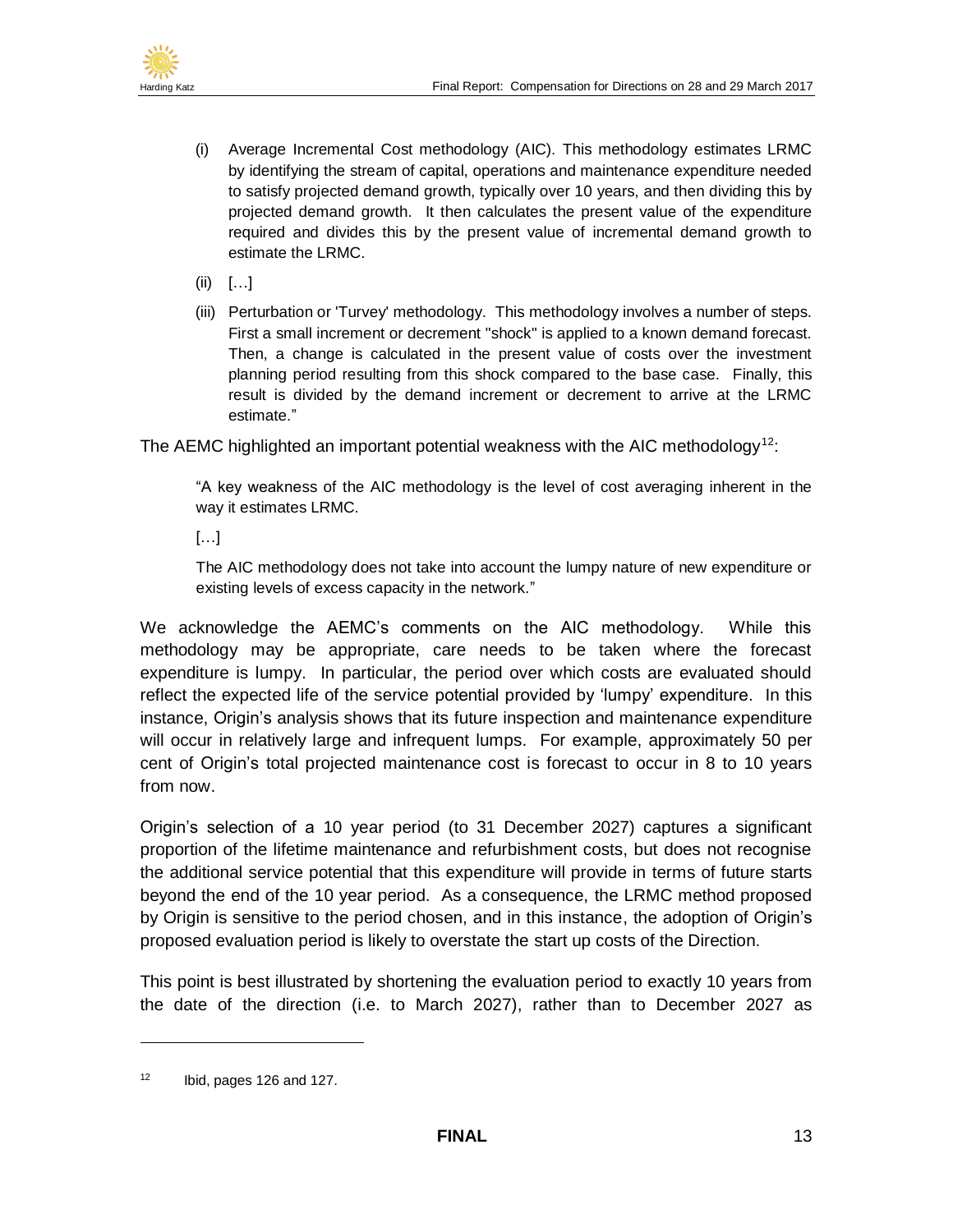

calculated in Origin's spreadsheet. For Unit 3, truncating the analysis to exactly 10 years reduces the estimated start up costs from \$17,178 to \$3,501, a reduction of 80%. We do not suggest that \$3,501 is a reasonable estimate of start up costs, but it illustrates the arbitrariness of selecting a fixed period in the cost analysis.

We have used the information provided by Origin to calculate the marginal costs of the Direction using the perturbation method. As explained by the AEMC, this methodology calculates the change in the present value of the costs arising from a relatively small increase in the number of starts. The marginal cost is calculated by dividing the cost change by the number of additional starts. For both units, we find that the perturbation method produces a lower estimate of the start up costs compared to Origin's estimate.

As explained by the AEMC, the perturbation method also has shortcomings<sup>13</sup>:

"…while the perturbation methodology more efficiently signals LRMC, it is also a more complex methodology to implement compared with the AIC methodology. It requires a number of additional steps to be taken, such as calculating how existing investment programs would change under a range of different demand and generation investment scenarios. The perturbation methodology also requires that an appropriate demand increment is chosen as the basis of the perturbation. LRMC estimates will differ significantly depending on the size of the demand increments or decrements used in the calculation."

We agree with the AEMC that the perturbation method is sensitive to the increment chosen (in this case, the number of starts). In addition, in this instance the method is more sensitive to the weighted average cost of capital than the AIC methodology. In this regard, we also note that the weighted average cost of capital is both contentious and commercially sensitive.

In light of the above discussion, we accept that it was reasonable for Origin to propose the LRMC method (AIC) for estimating the start up costs, and we also note that the 10 year time period proposed by Origin is consistent with the standard method described by the AEMC. However, in this instance applying the methodology over the period to 31 December 2027 overstates the costs incurred in relation to the Direction. It is the lumpy nature of Origin's expenditure profile, rather than the choice of methodology, which results in this outcome.

While Origin has certified that its forecasts are "true and correct", we also accept Origin's view that expenditure and running profile forecasts beyond a 10 year period should be treated with caution. Furthermore, we recognise that the significant expenditure projected by Origin to occur within the next 10 years may not eventuate.

 $13$  Ibid, page 129.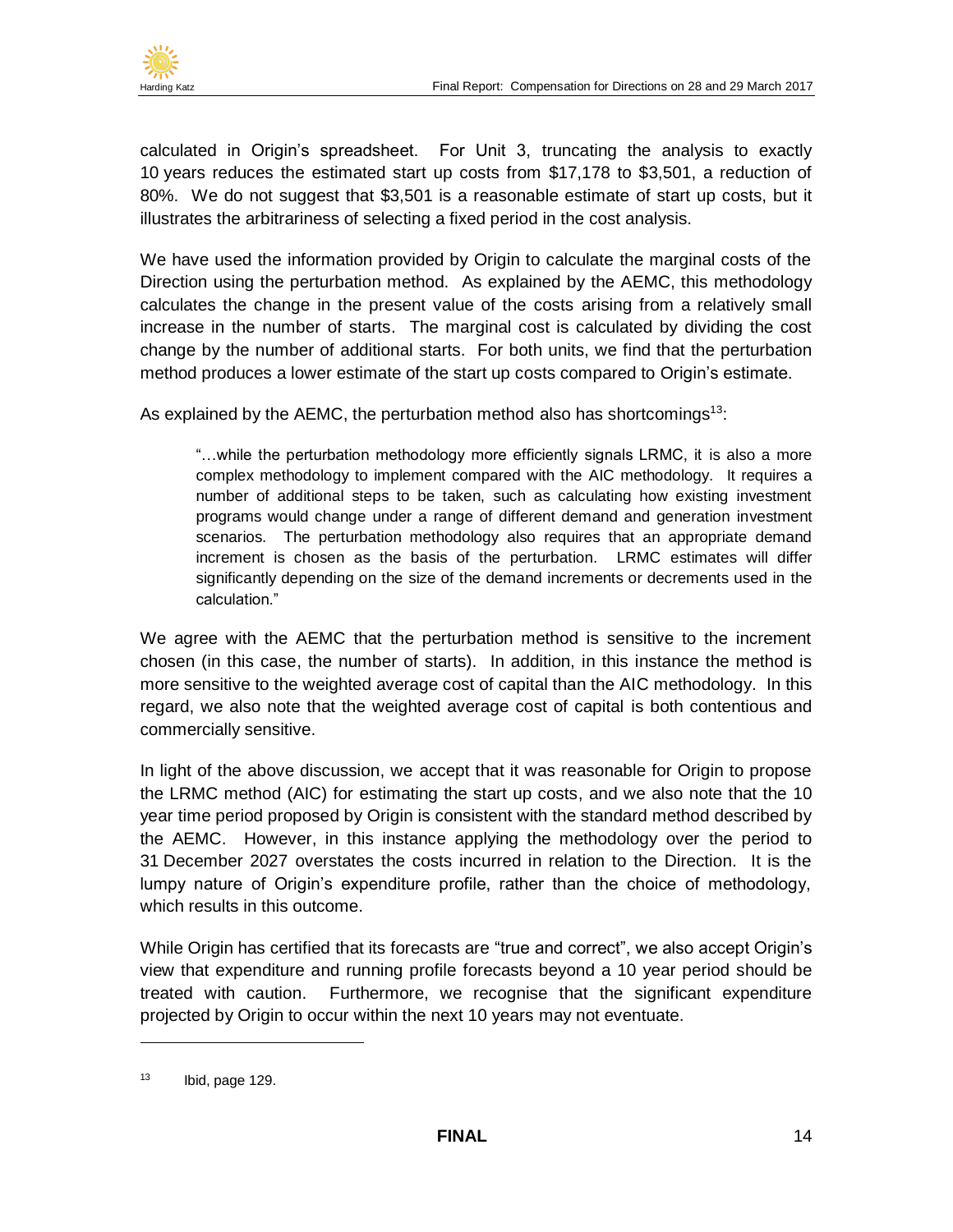

Given the difficulty in selecting a measurement period – and the shortcomings of the LRMC and perturbation methods – our view is that the compensation for start up costs should reflect the 'single cycle method'. As already noted, this method calculates the average cost per start up, using Origin's estimated total maintenance and refurbishment expenditure for the life of the original operating equipment from its commissioning date, divided by the total number of starts over an entire single life cycle. This calculation is not dependent on the measurement period applied; the assumed timing of the expenditure or running profile; or the weighted average cost of capital.

We prefer the 'single cycle method' to Origin's two other estimation methods for the reasons set out below:

- The 'average cost method' being the projected maintenance and refurbishment costs divided by the total projected number of starts - is reasonable, but it requires an assumption to be made regarding the remaining commercial life and running profiles of each turbine. For the reasons already explained, making such assumptions is problematic.
- The 'discounted average cost method' being the present value of the projected maintenance and refurbishment costs divided by the total projected number of starts - expresses the future costs in present value terms and divides it by the undiscounted number of starts. Given the long timeframes in this analysis, this approach is likely to understate restart costs.

We recognise that the single cycle method provides a measure of the average cost per start over the assumed life of the equipment from the date of commissioning. This does not necessarily reflect the marginal cost of the Direction. It could, therefore, be argued that the single cycle method has the same limitations noted in relation to the 'average cost method'.

In our view, however, the single cycle method is preferable in circumstances where the future expenditure and running profiles are highly uncertain. The method essentially reverts to an average cost based on the original life cycle of the asset. In circumstances where forecast data were more reliable, our preference would be to adopt the LRMC method over the remaining life of the asset. However, such circumstances do not apply in this instance and therefore the best method for setting compensation is the single cycle method. Origin's start up costs using the single cycle method are:

- for Unit 2, a compensation amount of \$29,232 compared to the claim of \$35,268; and
- for Unit 3, a compensation amount of \$9,986 compared to the revised claim of \$17,178.